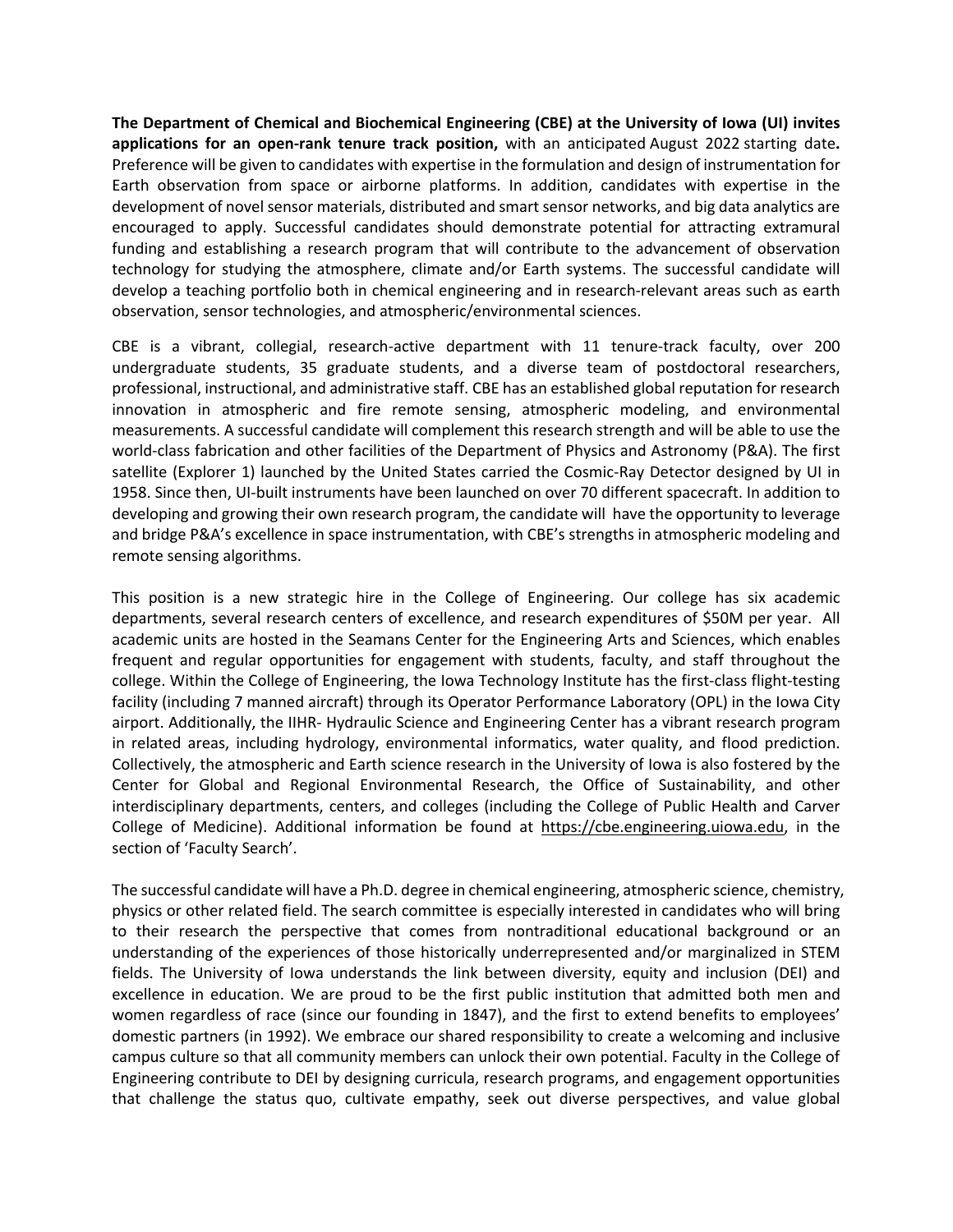citizenship. To learn more about the University of Iowa's commitment to diversity, equity, and inclusion, visit https://diversity.uiowa.edu/.

The College is committed to recruiting and retaining talented and diverse faculty and staff, which includes providing dual-career resources and opportunities for employees to "Build a Career *and* Build a Life" in the Iowa City area. The University offers several benefits to support faculty and their families in achieving a healthy work/life balance. For more information, please visit this link: https://worklife.uiowa.edu.

Preliminary inquiries for additional information are encouraged. Review of applications will begin on November 15, 2021; however, applications will be accepted until the position is filled. A detailed description of the position, qualifications, and the application process can be found at: http://jobs.uiowa.edu/ under the faculty section, searching requisition #74257.

## **Required Qualifications:**

- Ph.D. degree in chemical engineering, atmospheric science, chemistry, physics or other related field.
- Ability to teach and develop courses and mentor students in the Chemical and Biochemical Engineering program.
- Potential to attract extramural funding and establish a research program that will contribute to the advancement of observation technology for studying the atmosphere, climate and/or Earth systems
- Evidence of a commitment to diversity, equity and inclusion. We are particularly interested in applicants who will actively foster a climate that values and engages diversity in all its forms as aligned with the DEI goals of the department and college.

## **Desirable Qualifications:**

- Training and expertise in one or more of the following areas:
	- o Instrumentation for Earth observation from space or airborne platforms
	- o Novel sensor materials
	- o Distributed and smart sensor networks
	- o Big data analytics
- Ability to teach and develop courses on earth observation, sensor technologies, and atmospheric/environmental sciences
- Demonstrated success working with diverse groups of students
- Experience with interdisciplinary collaborations
- Experience acquiring research funding
- Evidence of a commitment to maintain respectful, team-oriented working relationships

## **The Application Package**

- A cover letter explaining your interest in the position;
- A current CV;
- Name and contact information for three references;
- A representative research publication; and
- Three equally important supporting statements:
	- 1. Commitment to DEI Statement. Describe your past, current, and/or future contributions to DEI, and how your research, teaching, mentoring and/or professional service activities have (or will) advance DEI and promote social justice.
	- 2. Teaching Statement. Explain your teaching philosophy, and a plan for maintaining continuous improvement in teaching and mentoring.